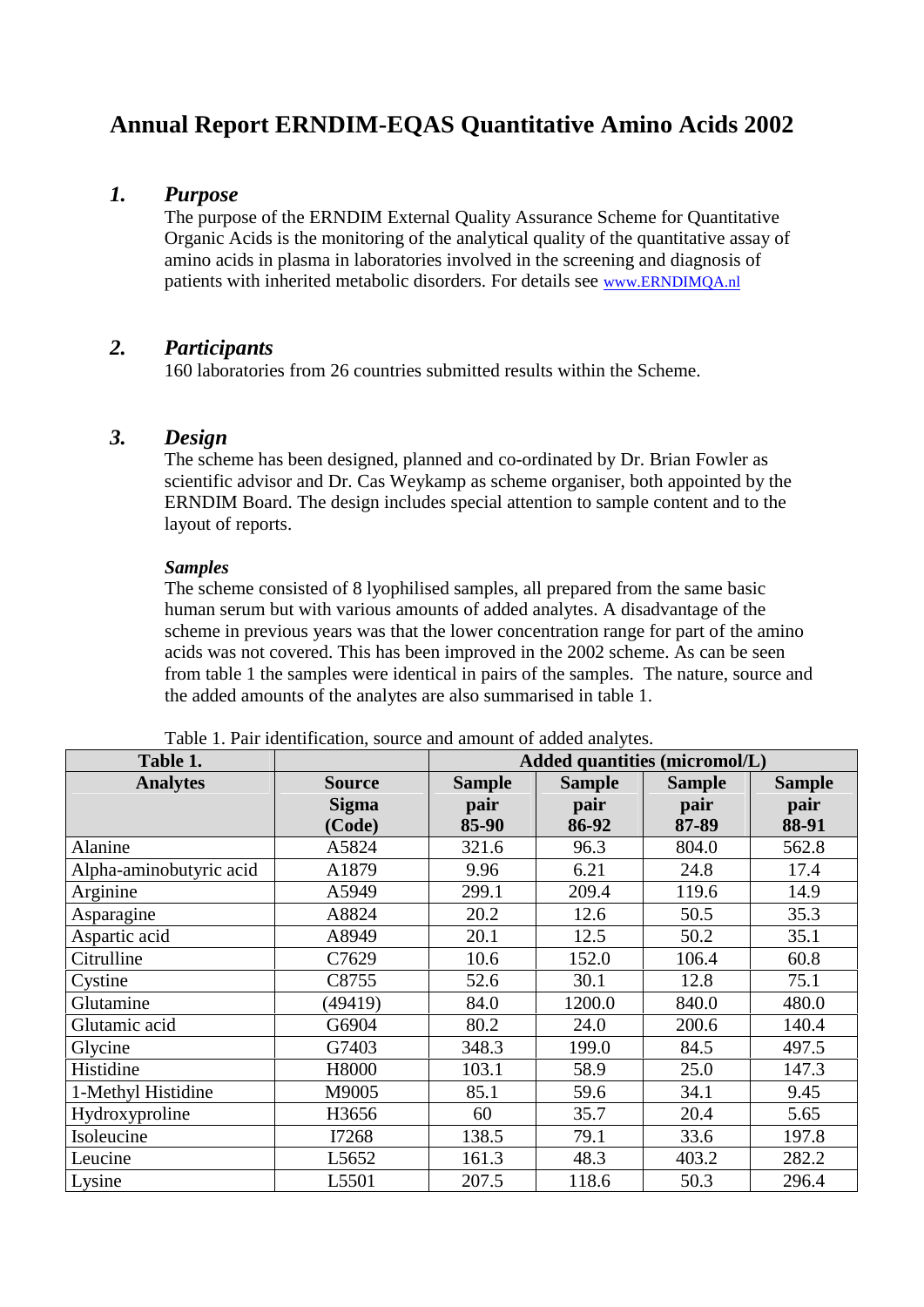| Methionine             | (64319)            | 50.7  | 35.5  | 20.3  | 5.63  |
|------------------------|--------------------|-------|-------|-------|-------|
| Ornithine              | O2375              | 200.2 | 140.1 | 80.1  | 10.0  |
| Phenylalanine          | (78020)            | 398.0 | 278.6 | 159.2 | 19.8  |
| Proline                | P8449              | 80.6  | 24.1  | 201.4 | 141.0 |
| Serine                 | S8407              | 80.3  | 24.1  | 200.8 | 140.6 |
| Taurine                | (86329)            | 17.5  | 250.0 | 180.0 | 100.0 |
| Threonine              | T8534              | 80.2  | 24.0  | 200.6 | 140.4 |
| Tyrosine               | (93829)            | 393.3 | 275.3 | 157.3 | 19.6  |
| Valine                 | V <sub>0</sub> 258 | 277.0 | 158.3 | 67.2  | 395.6 |
| Arginino Succinic acid | A5707              | 396.4 | 277.5 | 158.6 | 19.7  |
| Sarcosine              | S7672              | 35.2  | 503.5 | 352.4 | 201.4 |
| Hydroxylysine          | H0377              | 12    | 7.50  | 30.0  | 21.0  |
| Cystathionine          | C7505              | 8.02  | 5.00  | 20.0  | 14.0  |

#### *Reports*

All data-transfer, the submission of data as well as request and viewing of reports proceeded via the interactive website www.erndimqa.nl

An important characteristic of the website is that it supplies short-term and long-term reports.

**Short-term reports** on the eight individual specimens are available two weeks after the submission deadline and provide up-to-date information on analytical performance. Although technically reports could be immediately available a delay time of 14 days has been introduced to enable the scientific advisor to inspect the results and add his comment to the report.

The *annual long-term report* summarises the results of the whole year.

A second important characteristic of the website is the different levels of detail of results which allows individual laboratories the choice of fully detailed and/or summarised reports. The "Analyte in Detail" is the most detailed report and shows results of a specific analyte in a specific sample (232 such Analyte-in-Detail-reports can be requested in the year 2002 cycle: 29 amino acids  $X$  8 samples = 232). A more condensed report is the "Current Report" which summarises the performance of all analytes in a specific sample (8 such Current-Reports can be requested in 2002). The Annual Report summarizes all results giving an indication of overall performance for all analytes in all 8 samples (1 such Annual-Report can be requested in 2002). Depending on the responsibilities within the laboratory participants can choose to inspect the annual report (QC managers) or all (or part of) the 232 detailed reports (scientific staff).

### *4. Discussion of Results in the Annual Report 2002*

In this part the results as seen in the annual report 2002 will be discussed. Please print out your annual report from the website when you follow the various aspects below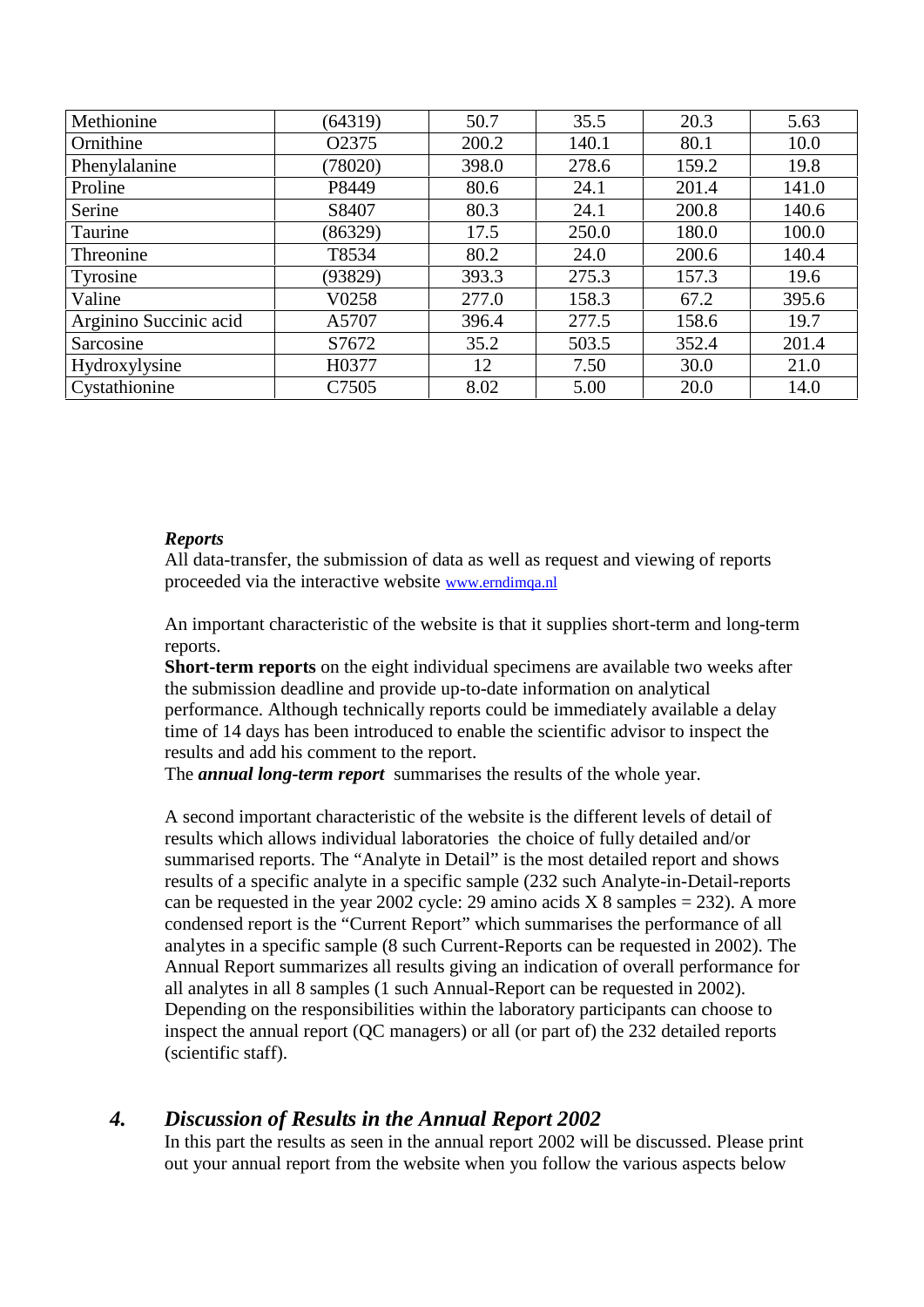and keep in mind that we only discuss the results of "all labs": it is up to you to inspect and interpret the results of your own laboratory.

#### *4.1 Accuracy*

A first approach to evaluating your performance in terms of accuracy is comparison of your mean values for each amino acid in the eight samples with those of all labs. This is shown in the columns "Your Lab" and "All Labs" under the heading "Accuracy". For example for alanine the mean for all labs is 456 micromol/Liter with which you can compare the mean of your lab.

#### *Recovery*

A second approach to describe accuracy is the percentage recovery of added analyte. In this approach the amounts of weighed quantities added to the samples are the assumed target values. The correlation between weighed amounts (on the x-axis) and your measured quantities (on the y-axis) has been calculated. The slope of the resulting relation ( a in  $y = ax + b$ ) in this formula multiplied by 100% is your recovery of the added amounts. The outcome for your lab in comparison to median outcome of all labs is shown in the column "Recovery". For 26 of the reported amino acids the median recovery is between 90 and 110%: e.g. 97% for alanine). Three amino acids are outside the 100 +/- 10% window. The 65% recovery of cystine is low and must be related to its binding to proteins in the sample. For hydroxyproline and asparagine recoveries of 77% and 84% are seen. It is unlikely that this is due to erroneous weighing of these amino acids or impurity (purity is certified by manufacturer). Is seems more reasonable that either the calibration or the recovery of many participants is at the low edge. In 2001 the recovery for argininosuccinic acid was 70%; this year 94% is seen. This substantial improvement might reflect a learning effect of the scheme.

#### *4.2 Precision*

Reproducibility is an important parameter for the analytical performance of a laboratory and is addressed in the schemes' design. Samples provided in pairs can be regarded as duplicates from which CV's can be calculated. The column "Precision" in the annual report shows your CV's for the respective amino acids in comparison to median values for all labs. The best median precision is observed for threonine (CV 3.8%) and the worst for asparagine (18.5%). A CV of greater than 10% is observed for only five amino acids.

#### *4.3 Linearity*

Linearity over the whole relevant analytical range is another important parameter for analytical quality and is also examined within the schemes. A comparison of the weighed quantities on the x-axis and your measured quantities on the y-axis allows calculation of the coefficient of regression (**r**). The column "Linearity" in the annual report shows your **r** values for the respective amino acids in comparison to the median **r** values for all labs. Ideally the **r** value is close to 1.000 and this is indeed observed for all amino acids; the best **r** value is seen for threonine  $(r = 0.9981)$ .

#### *4.5 Interlab CV*

For comparison of amino acid levels for diagnosis and monitoring of treatment for one patient in different hospitals and for use of shared reference values it is essential to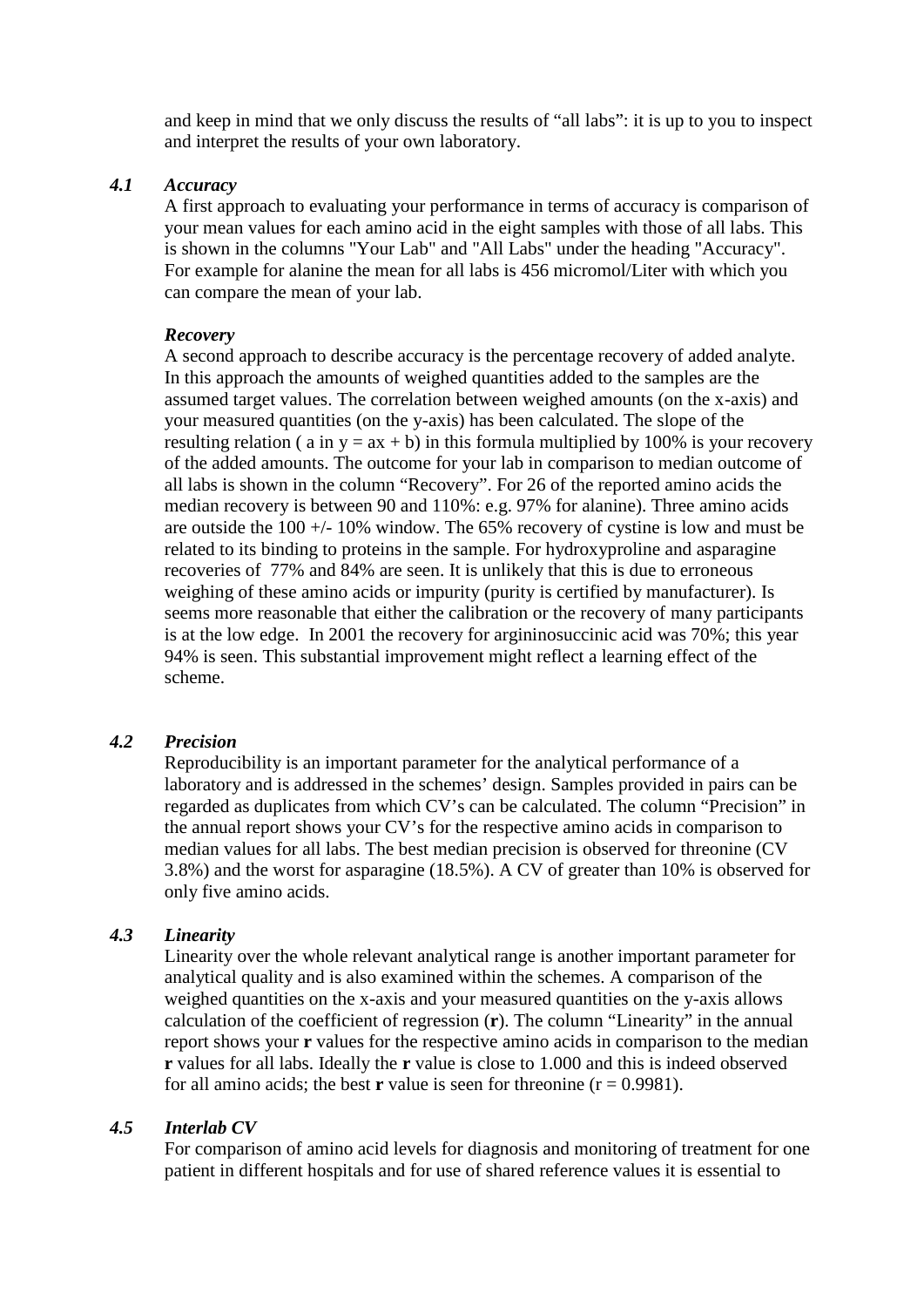have a high degree of harmonization between results of laboratories. Part of the schemes' design is to monitor this by calculating the Interlaboratory CV. This, along with the number of laboratories who submitted results is shown in the column "Data" all labs" in the annual report. The best Interlab CV is seen for alanine (median CV of 6.8%) and the worst for argininosuccinic acid (65.1%).

#### *4.6 Number of Participating Labs and submitted results*

In total 160 laboratories received samples and 158 submitted results. For most of the individual amino acids results were submitted by more than 140 labs. For three amino acids there are less than 130 labs. With modern amino acid analysers employing ion exchange chromatography a separation and quantitation of all the amino acids present in the distributed samples is possible (see attached chromatogram). Even with those amino acids present at concentrations close to the limit of detection in the basal sample these should be easily measurable in those samples with additions. The ability to report on all 29 amino acids is a good test of your system. Deviations in obtained values from median values could indicate poor calibration pointing to the need for careful selection and testing of standards. In fact all but one of the 29 amino acids are available in the Sigma calibration mixture so that this should not be the cause of poor performance. Please note that not everything is what it seems to be. Some amino acids in the commercial calibration mixtures may not be stable so (asparagine for example). Also we have experienced a commercial preparation from a chemical company with the label "3-methylhistidine " which actually contained "1-Methylhistidine". Also a bottle of "glutamic acid" from our own collection of standards was found in fact to contain only glutamine.

#### *4.7 Interrelationships between quality paramters*

The various parameters described above often have an interrelation in that usually more than one parameter points in the same direction towards either good or bad analytical quality.

For example for threonine all parameters indicate good performance: precision  $(CV =$ 3.8%), linearity (r = 0.9981), Recovery (99%) and Interlab Dispersion (Interlab CV 7.4%) and many labs (155) submitted results. The opposite is seen for argininosuccinic acid, asparagine, cystathionine, hydroxylysine and hydroxyproline. For each of these the Interlab CV exceeds 20% and most other statistical parameters are also less satisfactory.

#### *5. Summary*

There is a large group (about 20 amino acids)of well-established amino acids for which there is overall good performance indicated by satisfactory values for all five analytical quality parameters. That is a precision below 8%, an interlab CV below 10%, a linearity exceeding 0.9, a recovery between 90 and 110% and a high degree of participation. Performance for the remaining 10 amino acids is less satisfactory as indicated mostly by more than one analytical quality parameter. Improvement of quality for these analytes needs to be achieved by either a better precision within the labs and/or standardization as referred to above (4.6).

### *6. Preview of the Scheme for 2003*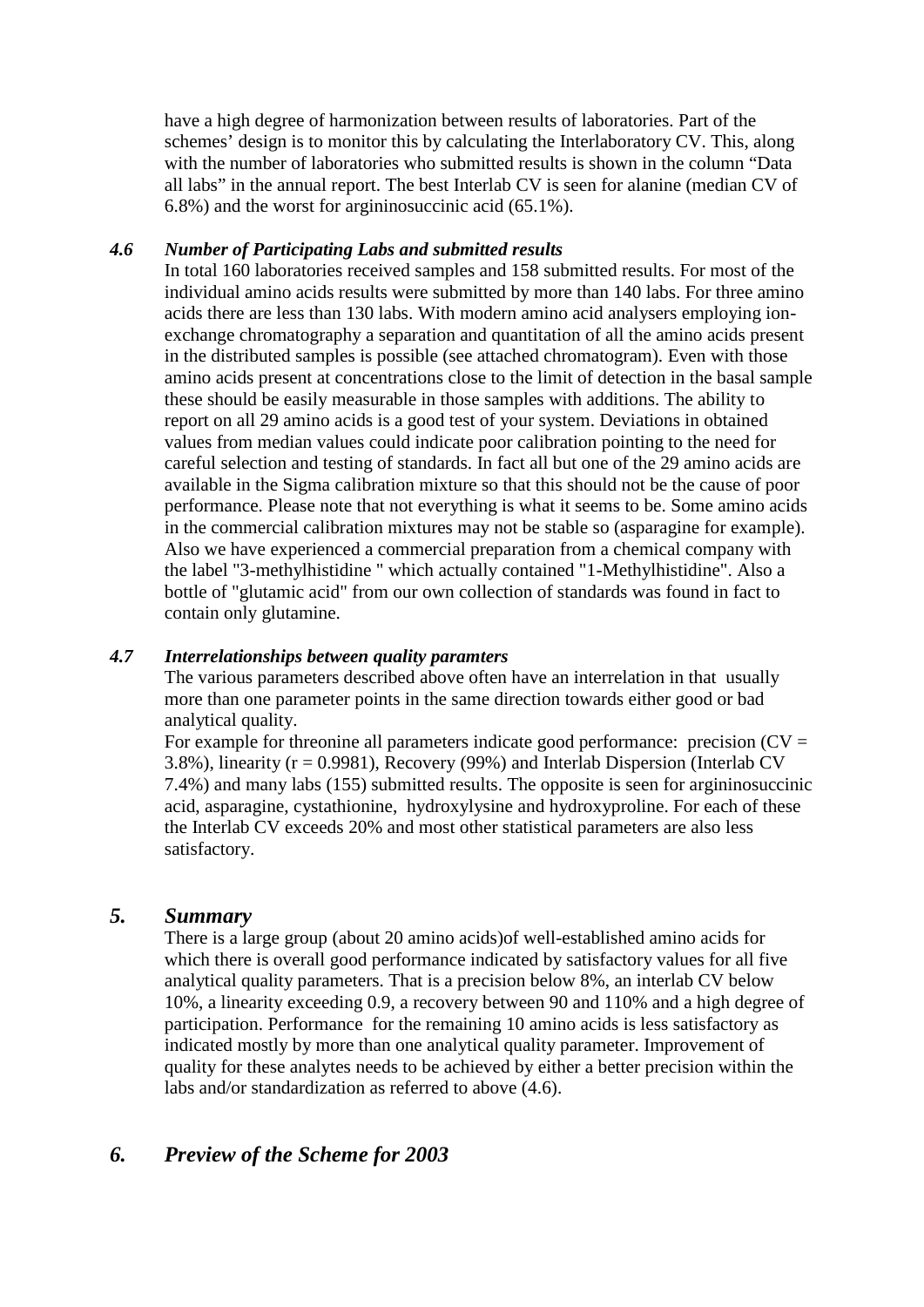\* In 2003 four amino acids have been removed from the list of analytes and four new ones have been added.

\* The concentrations of a number of analytes have been changed to avoid levels too similar to those in the 2002 scheme.

## *7. Questions, Comments and Suggestions*

If you have any questions, comments or suggestions please address these to the scientific advisor of the scheme, Dr. Brian Fowler (Brian.Fowler@unibas.ch) and/or the scheme organiser Dr. Cas Weykamp (c.w.weykamp@skbwinterswijk.nl)